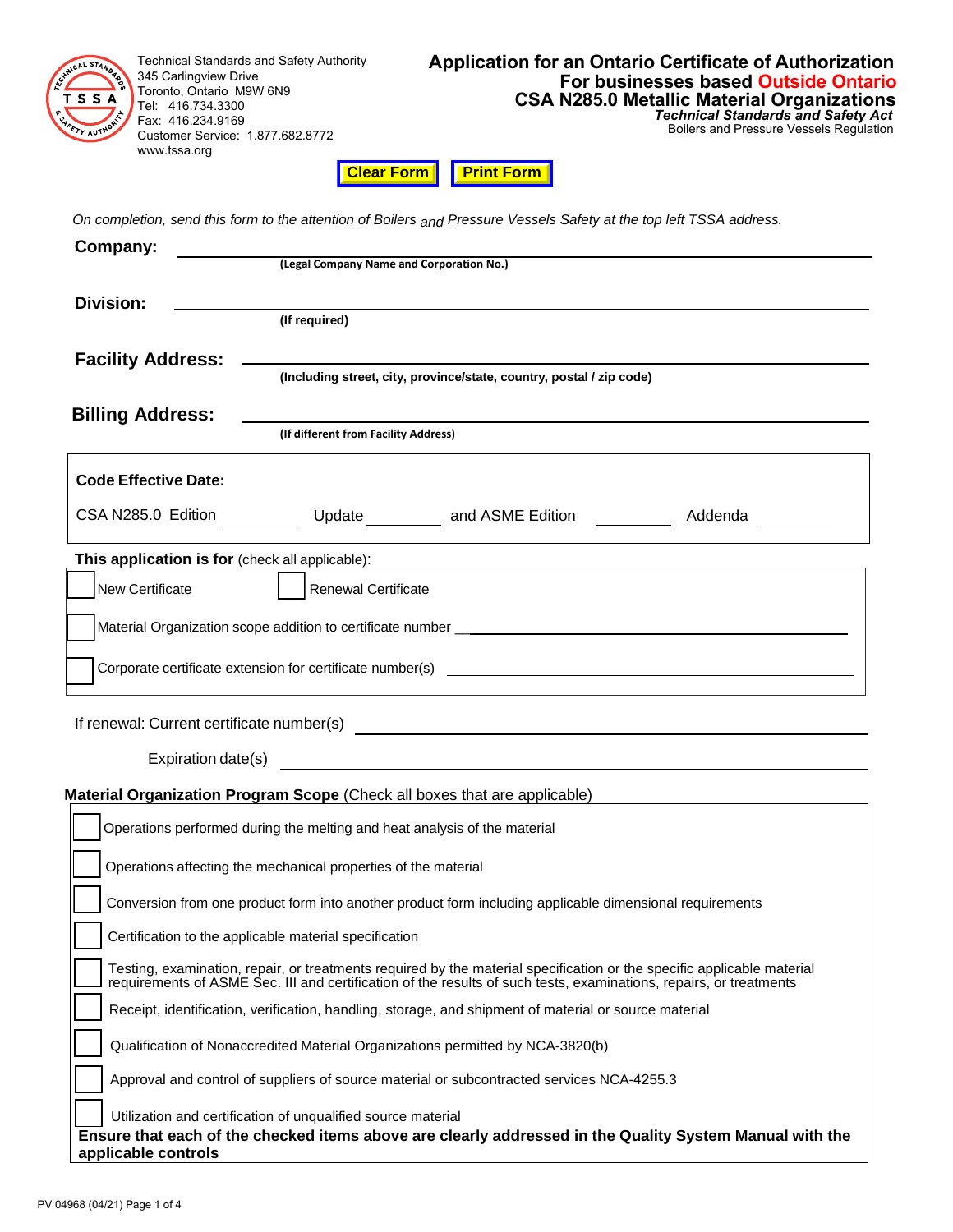

Technical Standards and Safety Authority 345 Carlingview Drive Toronto, Ontario M9W 6N9 Tel: 416.734.3300 Fax: 416.234.9169 Customer Service: 1.877.682.8772 www.tssa.org

## **Application for an Ontario Certificate of Authorization For businesses based Outside Ontario CSA N285.0 Metallic Material Organizations** *Technical Standards and Safety Act*

Boilers and Pressure Vessels Regulation

Check each box for the type of Operations and Materials to be listed in the certificate scope below:

### **Note: The Material warehouse quarantine storage location and implementation of controls for receiving, handling, storage and shipping at that location shall be demonstrated to the TSSA survey team.**

Check (X) each applicable box in the line below for the Type of Operation(s) you are applying for to be listed in the Certificate Scope. Strike diagonal line (/) line across each box that does not apply.

|                                                                                                                                                                           | Manufacture<br>of Materials                                                                                                                                                                                                                                                                                                                                                                                                        | Supply of<br><b>Materials</b> |                                                                     |                                                                 | Ferrous<br><b>Materials</b>       |  |                                                                                       | Non-Ferrous<br><b>Materials</b>  |                                 |  |                                 | Nonmetallic<br><b>Materials</b> |
|---------------------------------------------------------------------------------------------------------------------------------------------------------------------------|------------------------------------------------------------------------------------------------------------------------------------------------------------------------------------------------------------------------------------------------------------------------------------------------------------------------------------------------------------------------------------------------------------------------------------|-------------------------------|---------------------------------------------------------------------|-----------------------------------------------------------------|-----------------------------------|--|---------------------------------------------------------------------------------------|----------------------------------|---------------------------------|--|---------------------------------|---------------------------------|
| Check (X) each applicable box in the two lines below for each additional operation you are requesting.<br>Strike a diagonal line (/) across each box that does not apply. |                                                                                                                                                                                                                                                                                                                                                                                                                                    |                               |                                                                     |                                                                 |                                   |  |                                                                                       |                                  |                                 |  |                                 |                                 |
| Utilization of Unqualified Source Material                                                                                                                                |                                                                                                                                                                                                                                                                                                                                                                                                                                    |                               |                                                                     |                                                                 | Approval and Control of Suppliers |  |                                                                                       |                                  |                                 |  |                                 |                                 |
|                                                                                                                                                                           | Qualification of Nonaccredited Material Organizations                                                                                                                                                                                                                                                                                                                                                                              |                               |                                                                     |                                                                 |                                   |  | Shipment of Material from Qualified Material Organizations to<br><b>Other Parties</b> |                                  |                                 |  |                                 |                                 |
|                                                                                                                                                                           | Indicate in each applicable box in the line below the Type of Operation(s) you intend to perform "P" or subcontract<br>"S". Strike a diagonal line (/) across each box that does not apply.                                                                                                                                                                                                                                        |                               |                                                                     |                                                                 |                                   |  |                                                                                       |                                  |                                 |  |                                 |                                 |
|                                                                                                                                                                           | <b>Material Testing</b>                                                                                                                                                                                                                                                                                                                                                                                                            |                               |                                                                     | Weld Repair                                                     |                                   |  |                                                                                       | Nondestructive Testing           |                                 |  | <b>Heat Treatment</b>           |                                 |
|                                                                                                                                                                           | Identify your product forms by indicating in each of the spaces provided below the type of material from which the<br>product is made using "F" for Ferrous and "NF" for Nonferrous. When applying for both Manufacturing and Supplying<br>activities also identify the applicable activity for each product using "M" for Manufacturing and "S" for Supplying.<br>Strike a diagonal line (/) across each box that does not apply. |                               |                                                                     |                                                                 |                                   |  |                                                                                       |                                  |                                 |  |                                 |                                 |
|                                                                                                                                                                           |                                                                                                                                                                                                                                                                                                                                                                                                                                    |                               |                                                                     |                                                                 |                                   |  |                                                                                       | <b>PRODUCT FORMS REQUESTED</b>   |                                 |  |                                 |                                 |
|                                                                                                                                                                           | <b>Bars</b>                                                                                                                                                                                                                                                                                                                                                                                                                        |                               |                                                                     | Fittings made from Tubular<br>Products Welded With Filler Metal |                                   |  |                                                                                       | <b>WELDING MATERIAL</b>          |                                 |  |                                 |                                 |
|                                                                                                                                                                           | Threaded<br>Fasteners                                                                                                                                                                                                                                                                                                                                                                                                              |                               |                                                                     | <b>Seamless Tubular Products</b>                                |                                   |  |                                                                                       |                                  | Bare<br>Electrodes              |  |                                 | <b>Bare Wire</b>                |
|                                                                                                                                                                           | Castings                                                                                                                                                                                                                                                                                                                                                                                                                           |                               | <b>Tubular Products Welded Without</b><br><b>Filler Metal</b>       |                                                                 |                                   |  |                                                                                       |                                  | Covered<br>Electrodes           |  |                                 | Consumable<br>Inserts           |
|                                                                                                                                                                           | Forgings                                                                                                                                                                                                                                                                                                                                                                                                                           |                               | <b>Tubular Products Welded With</b><br>Filler Metal (ASME NPT Type) |                                                                 |                                   |  |                                                                                       |                                  | <b>Flux Cored</b><br>Electrodes |  |                                 | <b>Welding Flux</b>             |
|                                                                                                                                                                           | Plates                                                                                                                                                                                                                                                                                                                                                                                                                             |                               | <b>Structural Shapes</b>                                            |                                                                 |                                   |  |                                                                                       | <b>Metal Cored</b><br>Electrodes |                                 |  | <b>Powdered Filler</b><br>Metal |                                 |
|                                                                                                                                                                           | <b>Clad Plates</b>                                                                                                                                                                                                                                                                                                                                                                                                                 |                               |                                                                     | Sheet                                                           |                                   |  |                                                                                       |                                  | <b>Strip Electrodes</b>         |  |                                 |                                 |
|                                                                                                                                                                           | <b>Seamless Fittings</b>                                                                                                                                                                                                                                                                                                                                                                                                           |                               |                                                                     | Strip                                                           |                                   |  |                                                                                       |                                  |                                 |  |                                 |                                 |
|                                                                                                                                                                           | Flanges                                                                                                                                                                                                                                                                                                                                                                                                                            |                               |                                                                     | <b>Brazing Material</b>                                         |                                   |  |                                                                                       |                                  |                                 |  |                                 |                                 |
|                                                                                                                                                                           | <b>Fittings Welded</b><br>Without Filler Metal                                                                                                                                                                                                                                                                                                                                                                                     |                               |                                                                     |                                                                 |                                   |  |                                                                                       |                                  |                                 |  |                                 |                                 |
| <b>SEMI FINISHED PRODUCT FORMS</b><br><b>NONMETALLIC MATERIALS</b>                                                                                                        |                                                                                                                                                                                                                                                                                                                                                                                                                                    |                               |                                                                     |                                                                 |                                   |  |                                                                                       |                                  |                                 |  |                                 |                                 |
| Rounds                                                                                                                                                                    |                                                                                                                                                                                                                                                                                                                                                                                                                                    | <b>Billets</b>                |                                                                     |                                                                 |                                   |  | PE Plastic Pipe (Straight)                                                            |                                  |                                 |  |                                 |                                 |
|                                                                                                                                                                           | <b>Hollows</b><br>Ingots                                                                                                                                                                                                                                                                                                                                                                                                           |                               |                                                                     |                                                                 |                                   |  | PE Plastic Pipe Pellets                                                               |                                  |                                 |  |                                 |                                 |
|                                                                                                                                                                           | Hot Rolled Wire                                                                                                                                                                                                                                                                                                                                                                                                                    |                               | Semi Finished Strip                                                 |                                                                 |                                   |  |                                                                                       |                                  |                                 |  |                                 |                                 |
|                                                                                                                                                                           | <b>Hot Rolled Rod</b>                                                                                                                                                                                                                                                                                                                                                                                                              |                               |                                                                     |                                                                 |                                   |  |                                                                                       |                                  |                                 |  |                                 |                                 |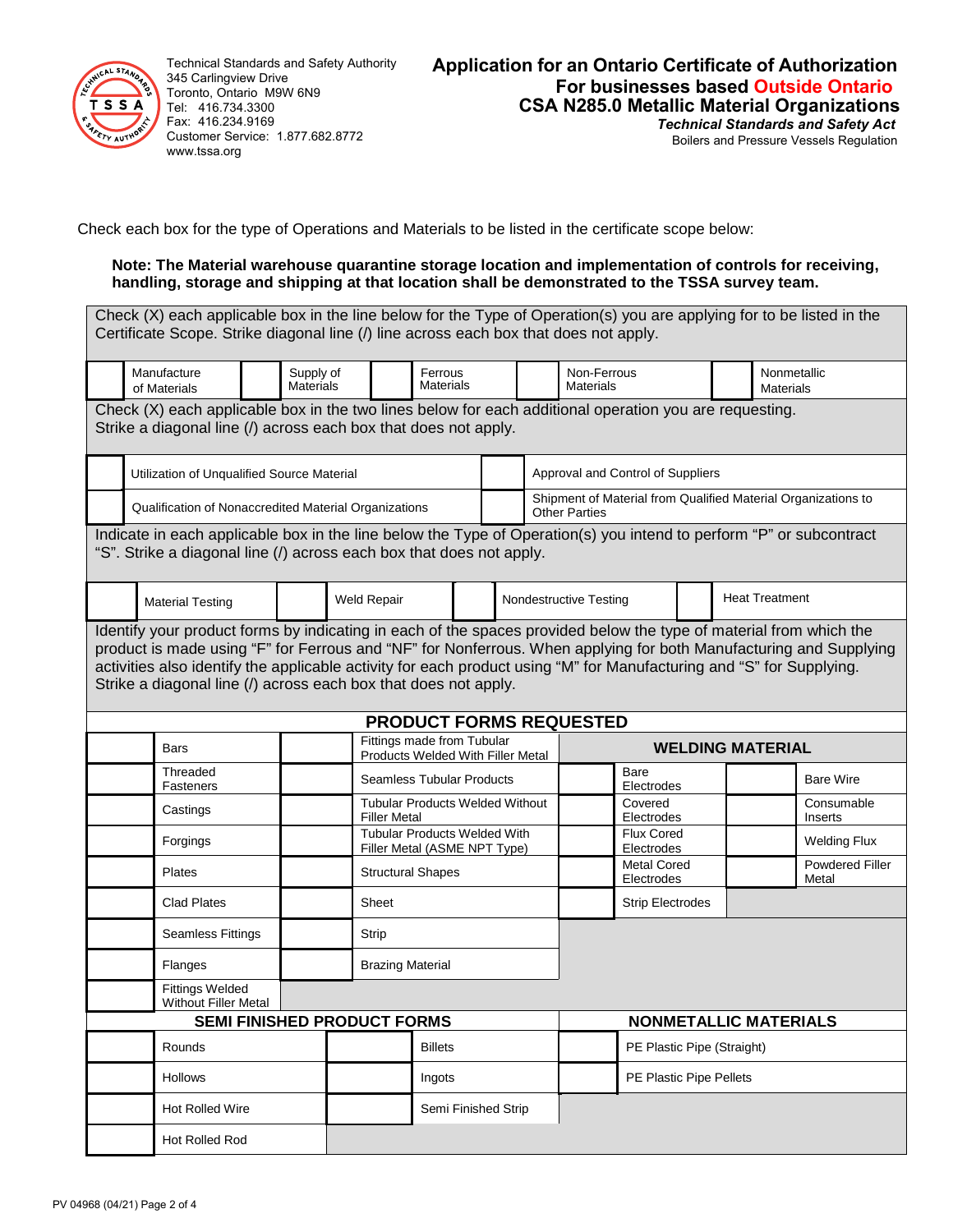

Technical Standards and Safety Authority 345 Carlingview Drive Toronto, Ontario M9W 6N9 Tel: 416.734.3300 Fax: 416.234.9169 Customer Service: 1.877.682.8772 www.tssa.org

# **Application for an Ontario Certificate of Authorization For businesses based Outside Ontario CSA N285.0 Metallic Material Organizations**

*Technical Standards and Safety Act* Boilers and Pressure Vessels Regulation

## **Program Activities (e.g. warehousing) Performed at Other Locations** (attach additional sheets if required):

| Location | <b>Activity Description(s)</b> |
|----------|--------------------------------|
|          |                                |
|          |                                |
|          |                                |
|          |                                |
|          |                                |

Name of Authorized Inspection Agency (AIA) of Record:

| Do you have a signed Inspection Services Agreement with the above listed AIA? VES VES NO |  |  |  |
|------------------------------------------------------------------------------------------|--|--|--|
|------------------------------------------------------------------------------------------|--|--|--|

## **Company Abbreviation (if used on marking or documentation):**

### **FEES**:

*A Pro-Forma Quote will be prepared once the application is received and the full amount of the quoted deposit will need to be received prior to booking the Survey.*

| <b>Description</b>                                | <b>Deposit Required</b> | <b>Amount submitted</b> |
|---------------------------------------------------|-------------------------|-------------------------|
| CSA N285.0 Nuclear Metallic Material Organization | As per quote*           |                         |

### **CANCELLATION OR POSTPONEMENT FEES**:

Cancellation or postponement, by an applicant, of a scheduled N285.0 Nuclear Survey, which occurs 30 working days or less from the agreed site implementation survey date, will be invoiced as follows: The cancellation fee and any related additional travel costs, plus applicable taxes will be deducted from the survey fee deposit. The applicant will be invoiced for the balance upon completion of the survey.

- Nuclear Material Organization Cancellation or Postponement Fee **\$990.00**\*

### **NOTES:**

- 1) Total Survey charges mentioned in the above quote will include deposit amount, plus hourly billing for Survey and travel time at the quoted inspection rate, plus travel expenses for the Team Leader.
- 2) Any Extra time for the Team Leader due to additional locations & follow-ups will be billed per quoted inspection rate.
- 3) Time for Pre-survey is not included in above quote & will be billed separately per quoted inspection rate.
- 4) Please note that the AIA Authorized Nuclear Inspector Supervisor should be present at the audit and the Applicant is required to arrange attendance and cover any related costs.
- 5) The following activities related to the Survey such as: Quality Manual pre-reviews, meetings and/or consultations, pre-survey inspections (and/or site visits), and post-survey follow-ups (site visits and/or document review) will be billed at the quoted inspection rate.
- 6) Time in excess of 8 hours per day will be billed at the overtime rate (1.5 times hourly inspection rate in effect at the time of the Survey), per TSSA Survey team member.